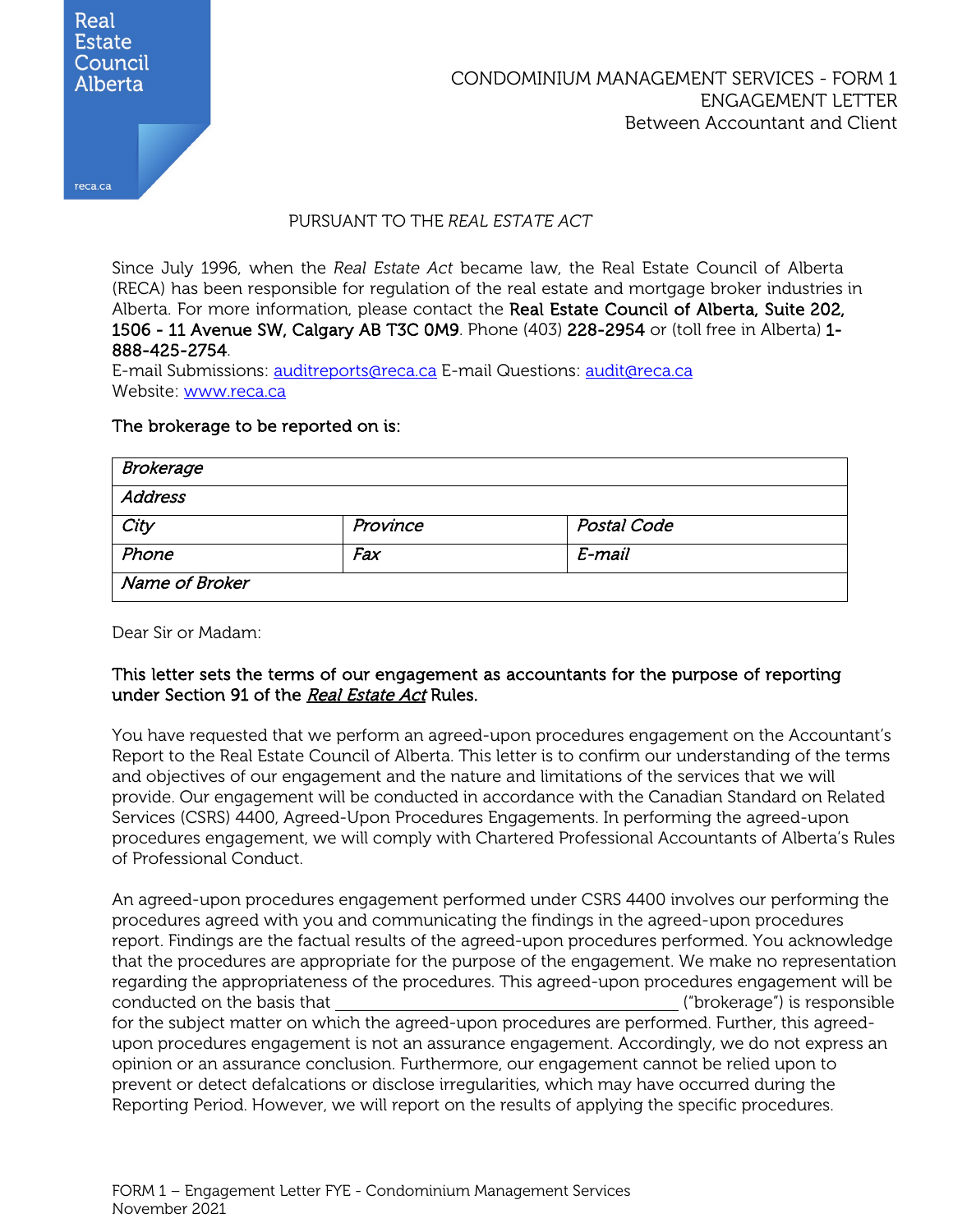This engagement, for the fiscal year ended *will be limited to the*  $\mu$  will be limited to the procedures outlined below, except where those procedures are extended as directed by you in writing. Any such additional procedures shall be attached to this letter and become part of the engagement.

The Table of Recommended Minimum Examination Guidelines, on the last page of this document (page 4), will be used in our examination. In completing the Accountant's Report, we will select a month of our choice within the fiscal year. The month selected (hereinafter referred to in this report as the "selected month") will be reported to the Real Estate Council of Alberta and used for the purpose of completing procedures 2, 3, 4, 6, 7, and 8 of the **Accountant's Report**. The procedures we will carry out are as follows *if applicable*:

1. Reviewed the brokerage's trust depository statements, the trust bank reconciliation and trustliability reconciliation (to determine whether there are sufficient funds in the depositories to meet the trust liabilities) for each of the twelve (12) months in the fiscal year ended

 $\mu$  and ensure that:

- a) each reconciliation showed there were sufficient funds to meet the liabilities,
- b) there were no debit balances greater than \$100,
- c) there were no overdrafts,
- d) there were no unreconciled differences, and
- e) each trust bank reconciliation was dated within 30 days ofthe month being reconciled and bore the signature of the broker.
- 2. For the selected month, review a *number* of condominium management services agreements. Determine that they were entered in the brokerage's trust ledger accounts and supporting records and that they indicate:
	- a) a description clearly identifying the condominium corporation involved,
	- b) the amount of the condominium fee or other funds to be received was consistent with the contribution schedule to the budget or other document,
	- c) the amount of the brokerage's management fee or other remuneration, the name of the party paying the fee or other remuneration and that it was consistent with the signed management or other agreement, and
	- d) any affiliated individuals or companies providing services is disclosed to the condominium corporation.
- 3. Verify the information in the trust bank reconciliation at the end of the selected month.
- 4. Verify the information in the trust reconciliation at the end of the selected month to determine whether there are sufficient funds in the depositories to meet the trust liabilities.
- 5. For all trust accounts in relation to condominium management services disclosed in the Real Estate Brokerage's Representations to RECA as at  $\mu_{\text{total}}$ ,  $\mu_{\text{total}}$  (fiscal *year end date).* Agree the amounts on the depository bank statements to the amount on the brokerage's trust bank reconciliation.
- 6. For the selected month, we traced a number of deposits from the trust ledger to the bank deposit books, bank statements and supporting records, and all trust money received in relation to the Condominium Property Act were deposited within three (3) banking days after the date of receipt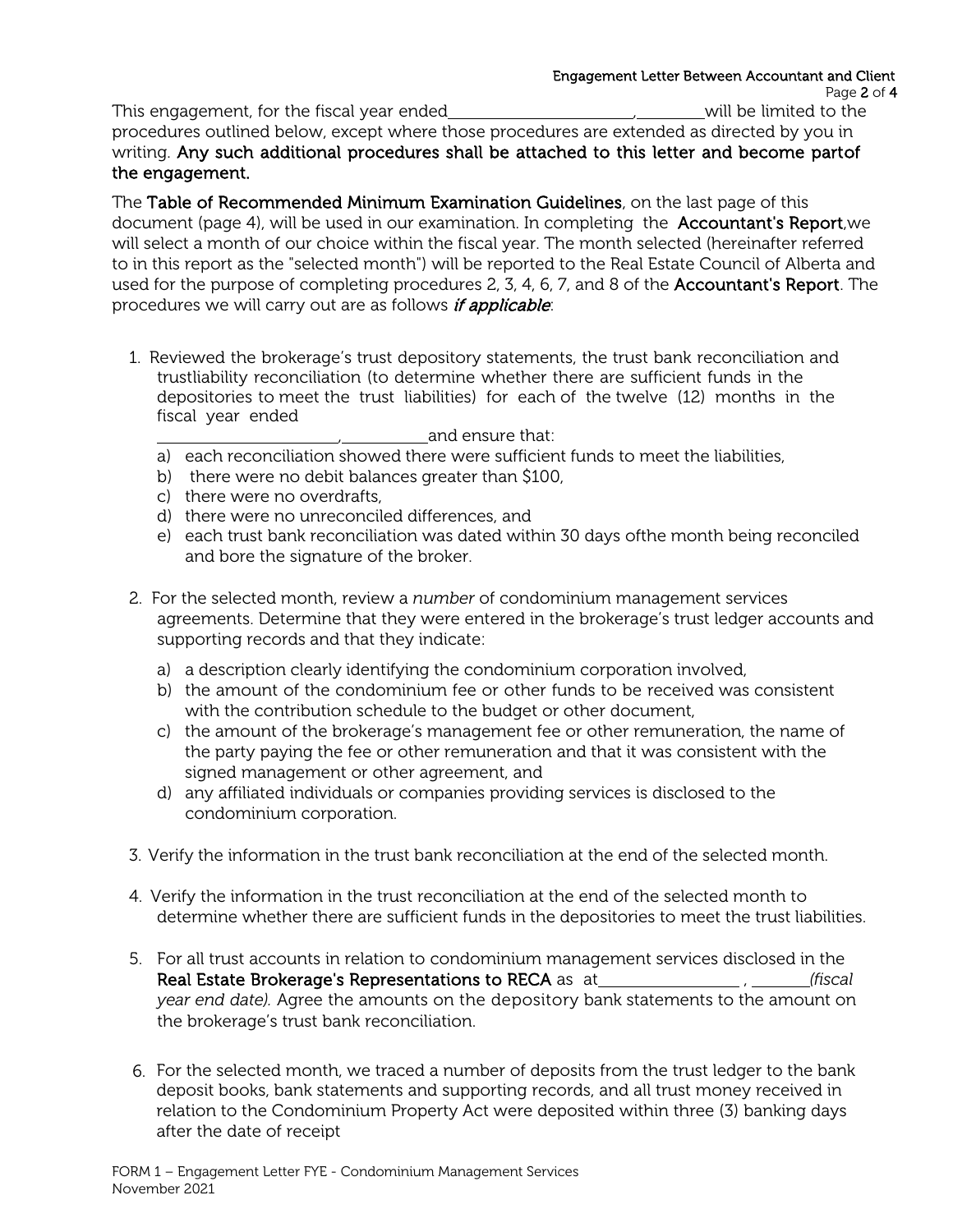- 7. For the selected month, examine disbursements from the trust accounts to determine whether the disbursements are in accordance with the terms of trust governing the use of that money.
- 8. Verify a number of receipts and disbursements in the general account for the selected month to ensure that they are not trust transactions.
- 9. Forward a copy of the **Accountant's Report** to the brokerage and discuss the contents withthe broker.

These procedures do not constitute an audit and therefore we will not express an opinion about the accuracy or completeness of the trust books, records and financial information provided, or about whether or not there were any irregularities during the year that were not disclosed to us. However, we will report on the results of the preceding procedures.

So that we may carry out this engagement, you will make available to us all books, correspondence with the Real Estate Council of Alberta and its Registrar, records and accounts pertaining to the real estate firm for the fiscal year ended Your firm will also provide us with the following:

- 1)Real Estate Brokerage's Representations to the Real Estate Council of Alberta, in the approved form, duly completed and signed for the fiscal year ended
- 2)Accountant's Report, in the approved form, for our completion.

We will discuss the details of the completed **Accountant's Report** with you and provide you a copy of the report for forwarding to the Real Estate Council of Alberta.

Our fees for services rendered will be based on the time spent by us, plus any out of pocket expenses that we incur.

# Please review this letter carefully, sign, date, and return one copy to us.

Yours very truly,

Name of Accountant, Accounting Firm Date

Signature of Accountant

The terms set out in the foregoing letter are hereby agreed to.

Name of Broker **Date** 

Signature of Broker